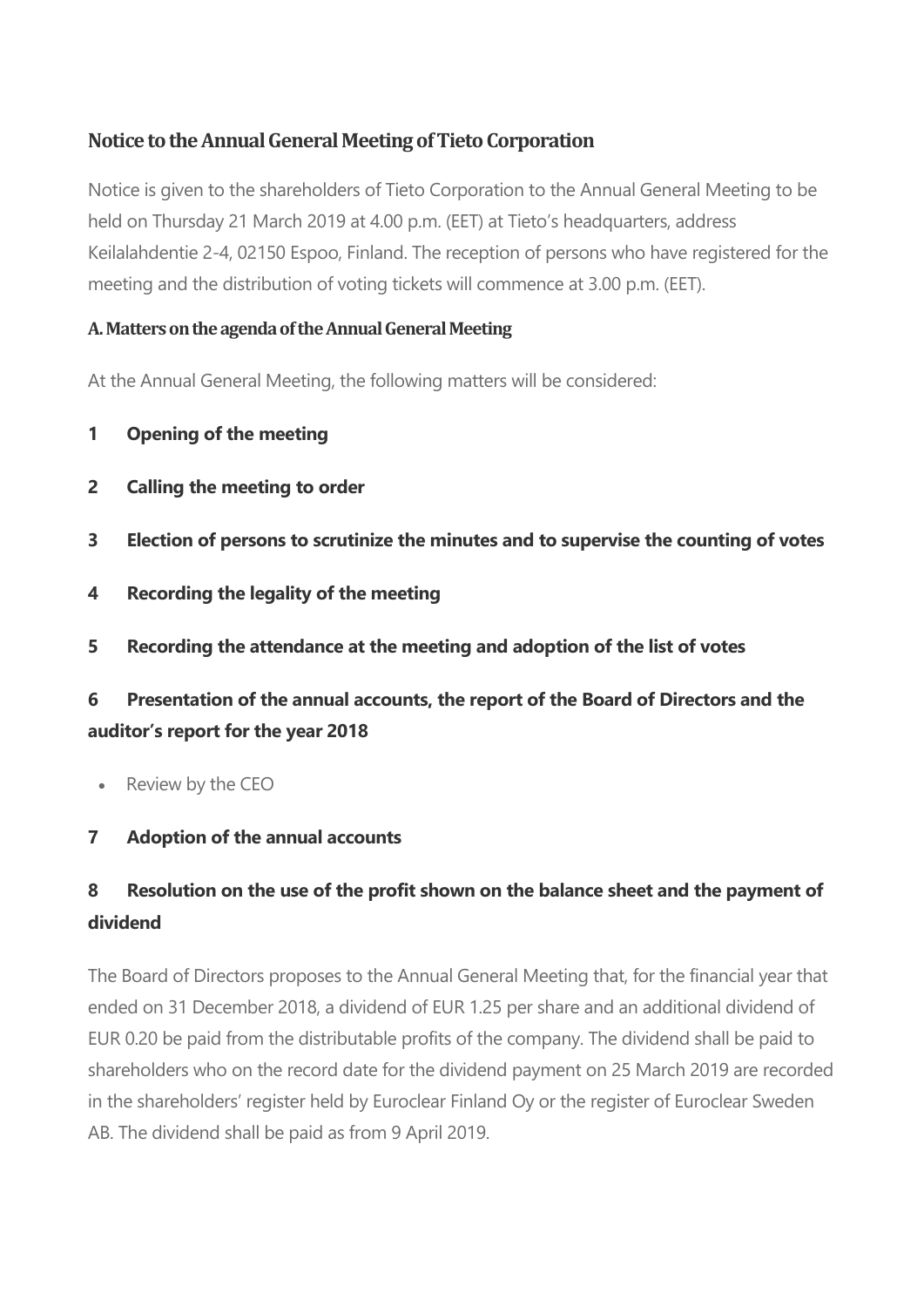# **9 Resolution on the discharge of the members of the Board of Directors and the CEO from liability**

### **10 Resolution on the remuneration of the members of the Board of Directors**

The Shareholders' Nomination Board proposes that the remuneration of the Board of Directors will be annual fees as follows: EUR 98 000 (current EUR 91 000) to the Chairman, EUR 58 000 (current EUR 55 000) to the Deputy Chairman and EUR 38 000 (current EUR 36 000) to the ordinary members of the Board of Directors. The same fee as to the Board Deputy Chairman will be paid to the Chairman of Board Committee unless the same individual is also the Chairman or Deputy Chairman of the Board. In addition to these fees it is proposed that the Deputy Chairman and ordinary members of the Board of the Directors be paid EUR 800 for each Board meeting and for each permanent or temporary committee meeting. It is the company's practice not to pay fees to Board members who are also employees of the Tieto Group.

The Shareholders' Nomination Board is of the opinion that increasing long-term shareholding of the Board members will benefit all the shareholders. Every member of the Board of Directors is expected to over a five year period accumulate a shareholding in Tieto that exceeds his/hers one-time annual remuneration.

The Shareholders' Nomination Board therefore proposes that part of the fixed annual remuneration may be paid in Tieto Corporation's shares purchased from the market. An elected member of the Board of Directors may, at his/her discretion, choose to receive the fee from the following five alternatives:

- (i) No cash, 100 percent in shares
- (ii) 25 percent in cash, 75 percent in shares
- (iii) 50 percent in cash, 50 percent in shares
- (iv) 75 percent in cash, 25 percent in shares, or
- (v) 100 percent in cash, no shares.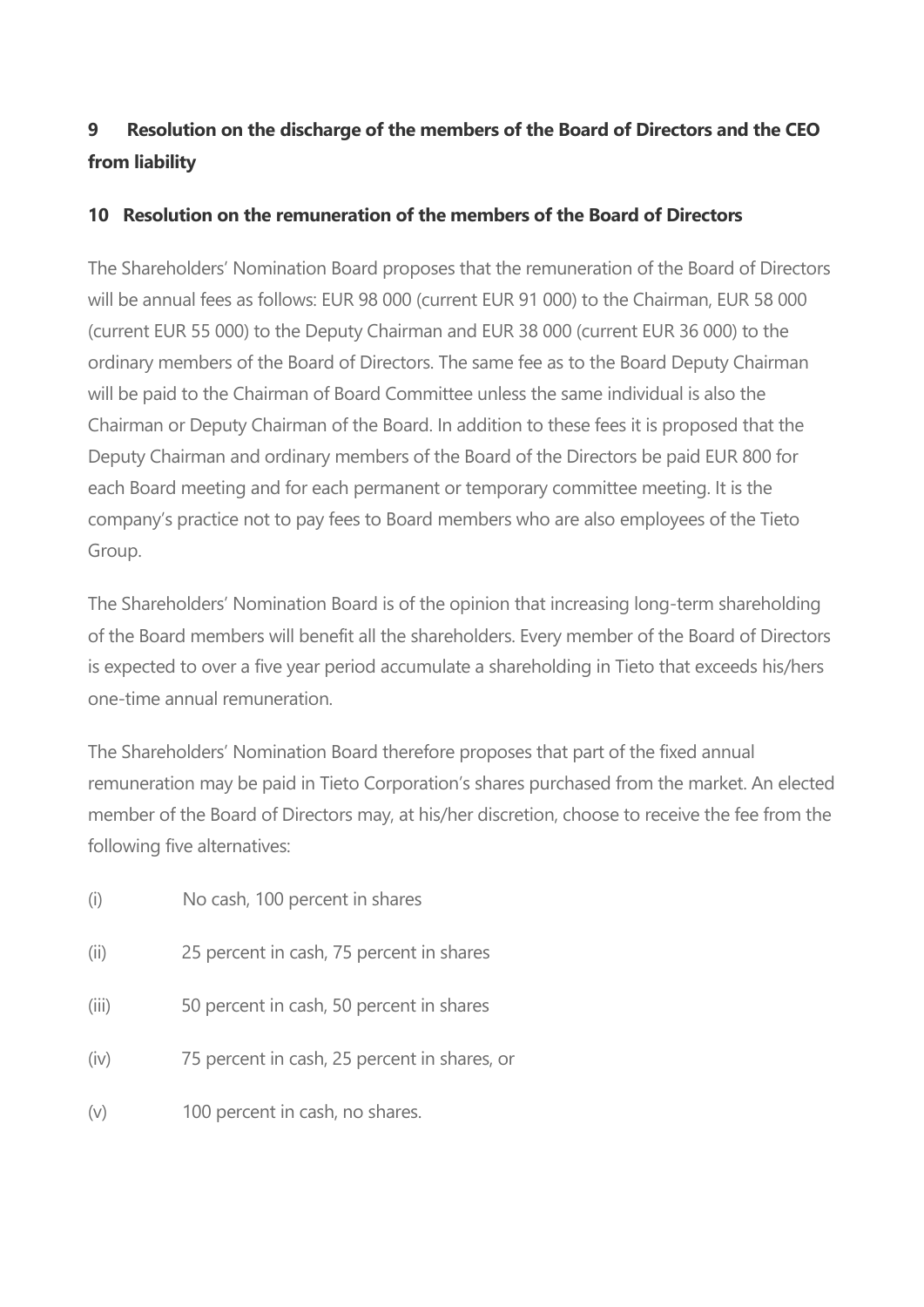The shares will be purchased in accordance with an acquisition program prepared by the company. If the remuneration cannot be paid in shares due to insider regulation, termination of the Board member's term of office or other reason relating to the member of the Board, the remuneration shall be paid fully in cash.

## **11 Resolution on the number of members of the Board of Directors**

The Shareholders' Nomination Board proposes to the Annual General Meeting that the number of Board members be eight.

### **12 Election of members of the Board of Directors and the Chairman**

The Shareholders' Nomination Board proposes to the Annual General Meeting that the current Board members Kurt Jofs, Harri-Pekka Kaukonen, Timo Ahopelto, Liselotte Hägertz Engstam, Johanna Lamminen and Endre Rangnes be re-elected and in addition, Tomas Franzén and Niko Pakalén are proposed to be elected as new Board members. Jonas Synnergren has informed that he is not available for re-election. The Shareholders' Nomination Board proposes that Kurt Jofs shall be re-elected as the Chairman of the Board of Directors.

It was noted that the term of office of the Board members ends at the close of the next Annual General Meeting. All the proposed candidates have given their consent to being elected.

Tomas Franzén (born 1962), a Swedish citizen, is a non-executive Board professional and currently acts as the Chairman of the Board at Bonnier News Group AB, Bonnier Broadcasting AB and Adlibris AB and as a Board Member of Dustin AB and Axel Johnson AB, among others. He has earlier acted as the CEO of Bonnier AB, Com Hem AB, Eniro AB and Song Networks Holding AB, among others. Tomas Franzén has a Master of Science (Eng.) education from the Linköping Institute of Technology.

Niko Pakalén (born 1986), a Finnish and Swedish citizen, is a Partner at Cevian Capital AB, investment advisor to the international investment firm, Cevian Capital. He has earlier worked as an Associate at Danske Bank Corporate Finance. Niko Pakalén holds a Master of Science (Econ.) degree from the Helsinki School of Economics.

The biographical details of the candidates and information on their holdings shall be available on Tieto's website at **[www.tieto.com/cv](https://www.tieto.com/en/investor-relations/governance/board-of-directors/)**.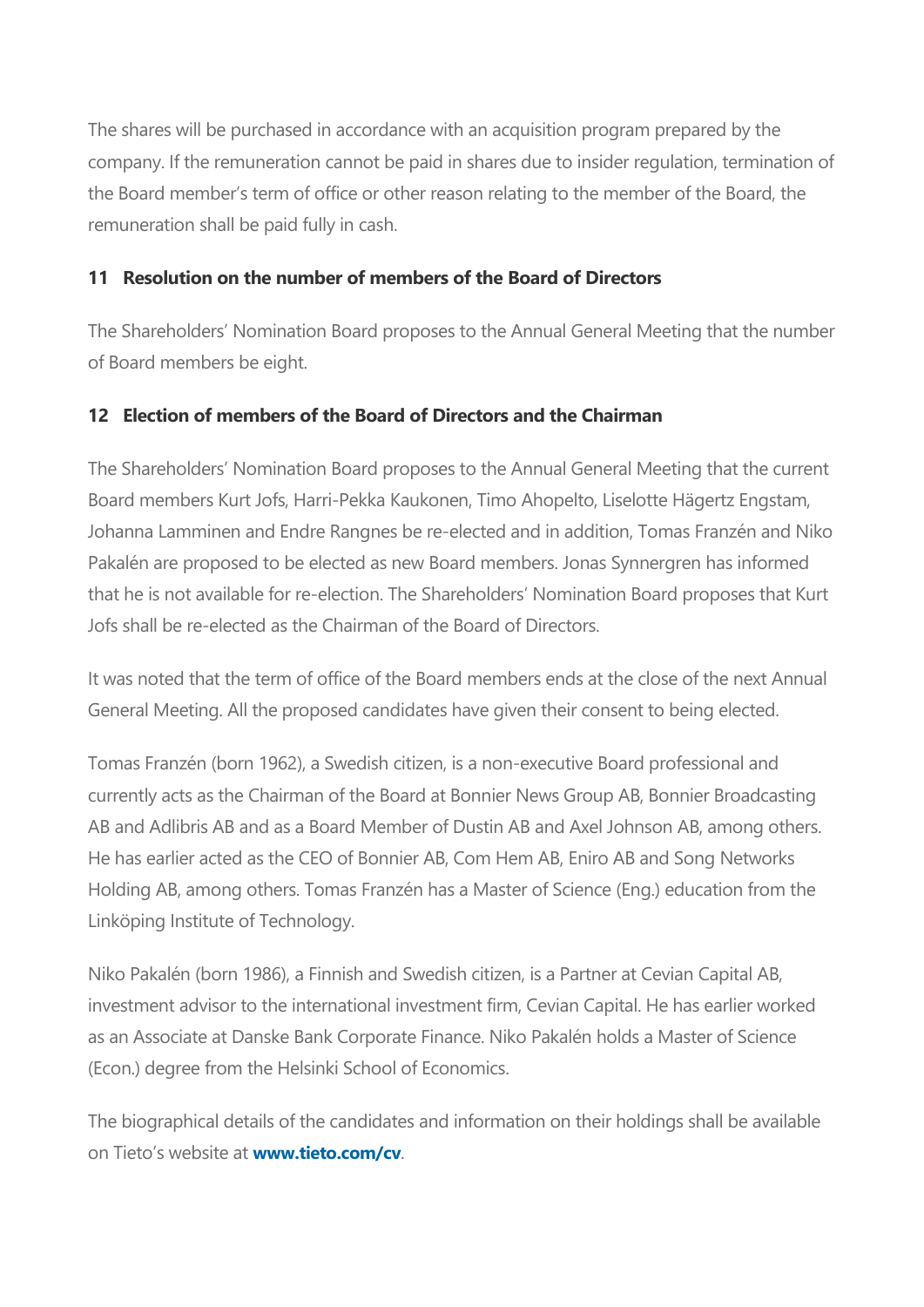It was also noted that in addition to the above candidates, the company's personnel shall appoint two members, each with a personal deputy, to the Board of Directors. The term of office for the personnel representatives is two years and Esa Koskinen (deputy Ilpo Waljus) and Robert Spinelli (deputy Anders Palklint) are appointed to the Board until the Annual General Meeting 2020.

## **13 Resolution on the remuneration of the auditor**

The Board of Directors proposes to the Annual General Meeting, in accordance with the recommendation of the Audit and Risk Committee of the Board of Directors, that the auditor to be elected at the Annual General Meeting be reimbursed according to the auditor's invoice and in compliance with the purchase principles approved by the Committee.

## **14 Election of the auditor**

The Board of Directors proposes to the Annual General Meeting, in accordance with the recommendation of the Audit and Risk Committee of the Board of Directors, that the firm of authorized public accountants Deloitte Oy be elected as the company's auditor for the financial year 2019. The firm of authorized public accountants Deloitte Oy has notified that APA Jukka Vattulainen will act as the auditor with principal responsibility.

The Audit and Risk Committee has prepared its recommendation in accordance with the EU Audit Regulation (537/2014) and arranged a selection procedure. The Committee has comprehensively assessed the received offers against the predefined selection criteria. In addition to the experience in audit of a global group of companies headquartered in Finland and pricing, the Committee has considered the quality and expense risk related to the change of the auditor and independence of the auditor

The Audit and Risk Committee confirms that its recommendation is free from influence by a third party and that no clause of the kind referred to in paragraph 6 of Article 16 of the EU Audit Regulation, which would restrict the choice by the Annual General Meeting as regards the appointment of the auditor, has been imposed upon it.

# **15 Authorizing the Board of Directors to decide on the repurchase of the company's own shares**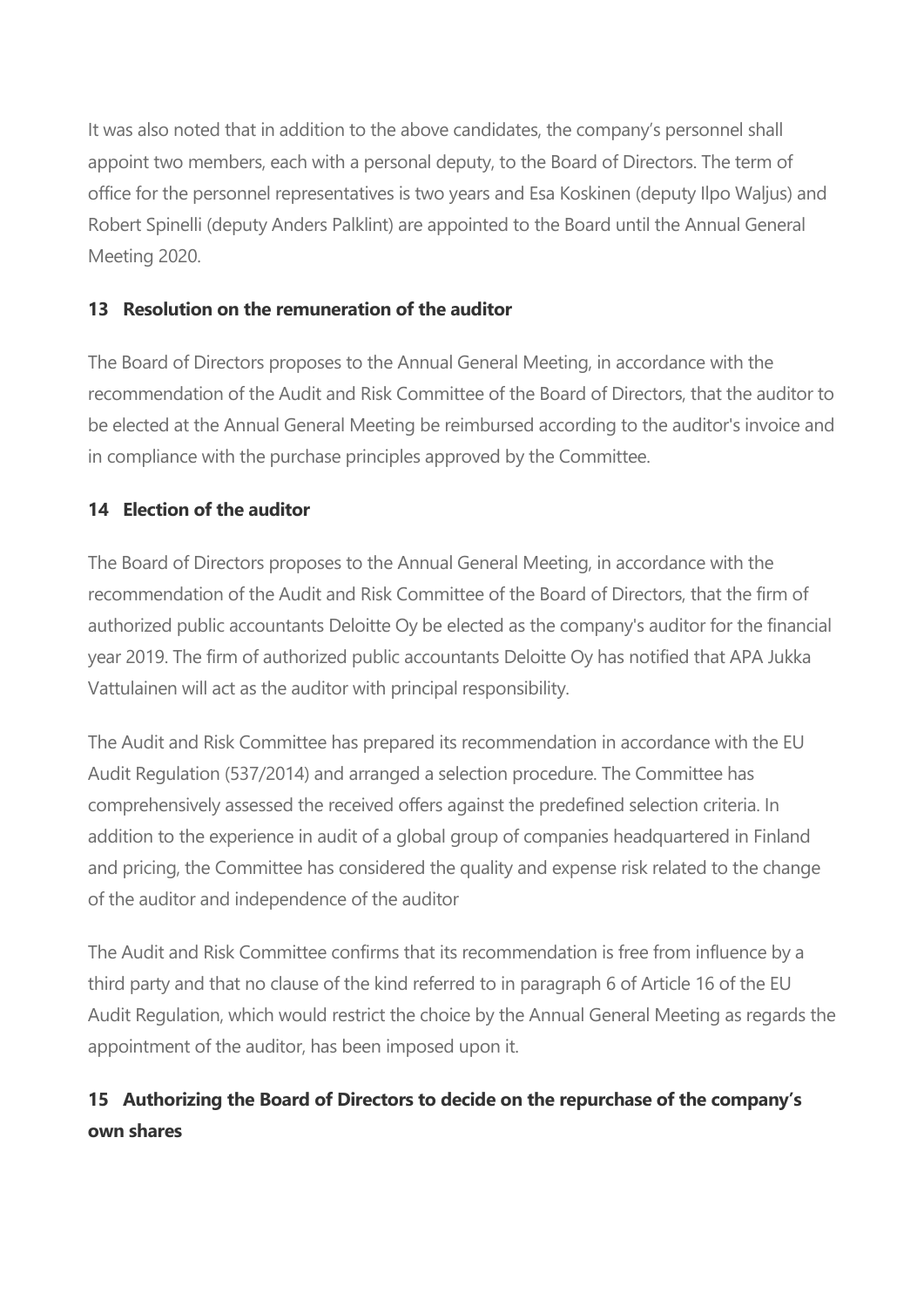The Board of Directors proposes to the Annual General Meeting that the Board of Directors be authorized to decide on the repurchase of the company's own shares as follows:

- The amount of own shares to be repurchased shall not exceed 7 400 000 shares, which currently corresponds to approximately 10% of all the shares in the company. Only the unrestricted equity of the company can be used to repurchase own shares.
- Own shares can be repurchased at a price formed in public trading on the date of the repurchase or at a price otherwise formed on the market.
- The Board of Directors decides how the share repurchase will be carried out. Own shares can be repurchased inter alia by using derivatives. The company's own shares can be repurchased otherwise than in proportion to the shareholdings of the shareholders (directed repurchase).

The authorization cancels previous unused authorizations to decide on the repurchase of the company's own shares. The authorization is effective until the next Annual General Meeting, however, no longer than until 30 April 2020.

# **16 Authorizing the Board of Directors to decide on the issuance of shares as well as on the issuance of option rights and other special rights entitling to shares**

The Board of Directors proposes to the Annual General Meeting that the Board of Directors be authorized to decide on the issuance of shares as well as on the issuance of option rights and other special rights entitling to shares referred to in chapter 10 section 1 of the Companies Act in one or more tranches as follows:

- The amount of shares to be issued based on the authorization (including shares to be issued based on the special rights) shall not exceed 7 400 000 shares, which currently corresponds to approximately 10% of all the shares in the company. However, out of the above maximum amount of shares to be issued no more than 700 000 shares, currently corresponding to less than 1% of all of the shares in the company, may be issued as part of the company's share-based incentive programs.
- The Board of Directors decides on the terms and conditions of the issuance of shares as well as of option rights and other special rights entitling to shares. The authorization concerns both the issuance of new shares as well as the transfer of treasury shares. The issuance of shares as well as of option rights and other special rights entitling to shares may be carried out in deviation from the shareholders' pre-emptive right (directed issue).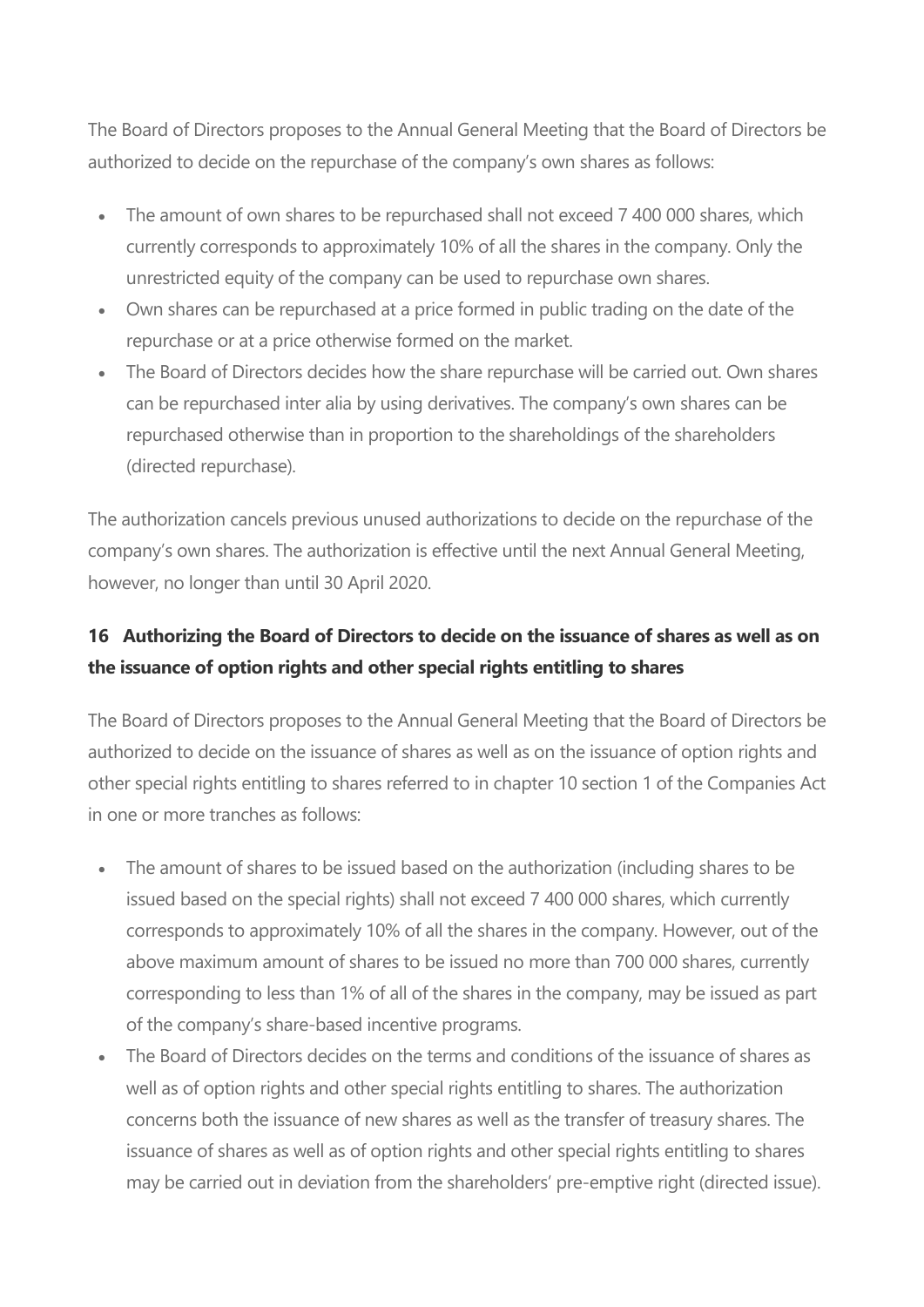The authorization cancels previous unused authorizations to decide on the issuance of shares as well as on the issuance of option rights and other special rights entitling to shares. The authorization is effective until the next Annual General Meeting, however, no longer than until 30 April 2020.

# **17 Closing of the meeting**

### **B. Documents of the Annual General Meeting**

The agenda of the Annual General Meeting, the proposals of the Board of Directors and the Shareholders' Nomination Board and this notice are available on the company's website **[www.tieto.com/agm.](https://bit.ly/2RM5ZeO)** The annual report, the report of the Board of Directors and the auditor's report of Tieto Corporation are available on the website at the latest on 28 February 2019. These documents are also available at the meeting. Copies of these documents and of this notice will be sent to shareholders upon request. The minutes of the meeting will be available on the company's website at the latest on 4 April 2019.

### **C. Instructions for the participants in the Annual General Meeting**

## **1 Shareholders registered in the shareholders' register**

Each shareholder, who is registered on 11 March 2019 in the shareholders' register of the company held by Euroclear Finland Oy, has the right to participate in the Annual General Meeting. A shareholder, whose shares are registered on his/her Finnish book-entry account, is registered in the shareholders' register of the company.

A shareholder, who is registered in the shareholders' register of the company and wants to participate in the Annual General Meeting, shall register for the meeting no later than on 15 March 2019 at 3.00 p.m. (EET) by giving a prior notice of participation, which must be received by the company no later than by the above mentioned time. Such notice can be given either:

- through Tieto's website at **[www.tieto.com/agm](https://bit.ly/2RM5ZeO)**
- by e-mail agm@tieto.com
- by phone +358 2[0](https://www.tieto.com/en/investor-relations/governance/annual-general-meetings/annual-general-meeting-2019/) 727 1740 $\binom{8}{3}$  (Mon-Fri 9.00 a.m. -3.00 p.m. EET) or
- by mail to Tieto, Legal/AGM, P.O. Box 2, FI-02101 Espoo, Finland.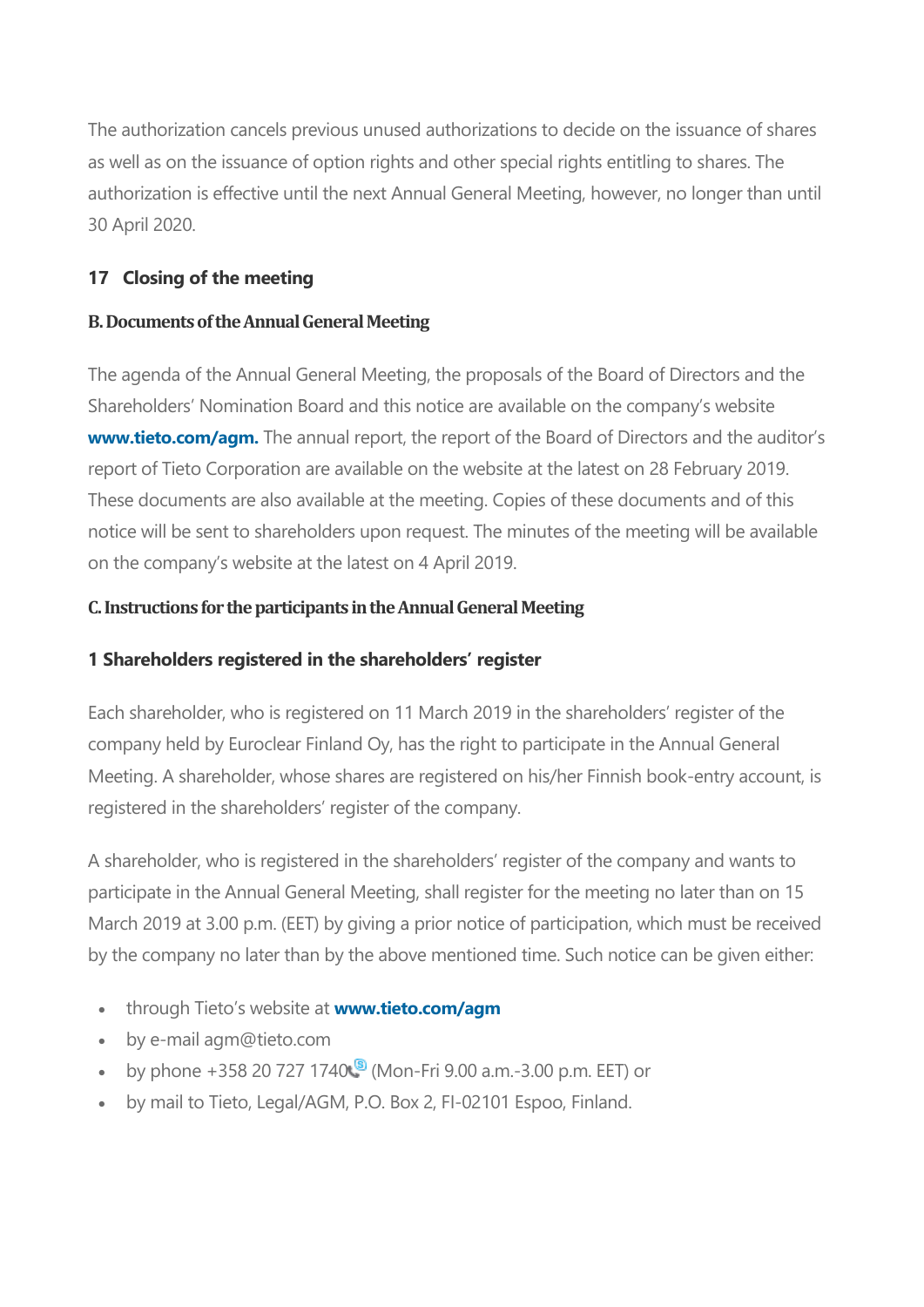In connection with the registration, a shareholder shall notify his/her name, personal/business identification number, address, telephone number and the name of any assistant or proxy representative as well as the personal identification number of a proxy representative. The personal data given to Tieto Corporation is used only in connection with the Annual General Meeting and processing of related registrations.

The shareholder, his/her authorized representative or proxy representative shall, where necessary, be able to prove his/her identity and/or possible right of representation.

## **2 Holders of nominee registered shares**

A holder of nominee registered shares has the right to participate in the general meeting by virtue of such shares, based on which he/she on the record date of the general meeting, i.e. on 11 March 2019, would be entitled to be registered in the shareholders' register of the company held by Euroclear Finland Oy. The right to participate in the general meeting requires, in addition, that the shareholder on the basis of such shares has been registered into the temporary shareholders' register held by Euroclear Finland Oy at the latest by 18 March 2019 by 10 a.m. (EET). As regards nominee registered shares this constitutes due registration for the general meeting.

A holder of nominee registered shares is advised to request without delay necessary instructions regarding the registration in the temporary shareholders' register of the company, the issuing of proxy documents and registration for the general meeting from his/her custodian bank. The account management organization of the custodian bank has to register a holder of nominee registered shares, who wants to participate in the general meeting, into the temporary shareholders' register of the company at the latest by 18 March 2019 by 10 a.m.

For further information on the Annual General Meeting please visit **[www.tieto.com/agm](https://bit.ly/2RM5ZeO)**.

# **3 Shares registered in Euroclear Sweden AB**

A shareholder with shares registered in Euroclear Sweden AB's Securities System who wishes to attend and vote at the Annual General Meeting must:

1 be registered in the shareholders' register maintained by Euroclear Sweden AB not later than on 11 March 2019.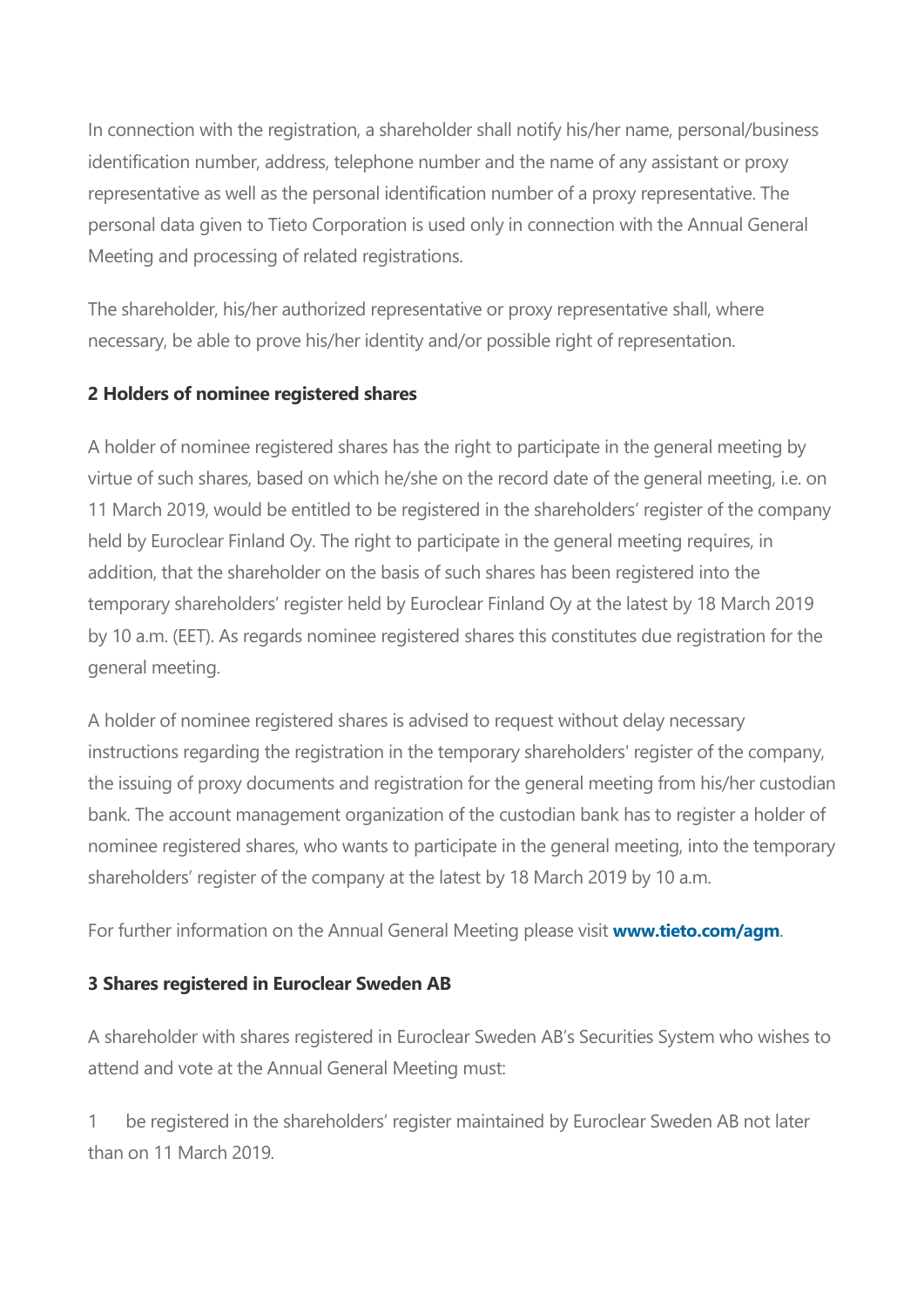Shareholders whose shares are registered in the name of a nominee must, in order to be eligible to request a temporary registration in the shareholders' register of Tieto Corporation maintained by Euroclear Finland Oy, request that their shares are reregistered in their own names in the register of shareholders maintained by Euroclear Sweden AB, and procure that the nominee sends the request for temporary registration to Euroclear Sweden AB on their behalf. Such reregistration must be made as of 11 March 2019 and the nominee should therefore be notified well in advance.

2 request temporary registration in the shareholders' register of Tieto Corporation maintained by Euroclear Finland Oy. Such request (**[en](https://www.tieto.com/globalassets/files/investor-relations/2019/euroclear-sweden-form-en-2019.docx)** or **[se](https://www.tieto.com/globalassets/files/investor-relations/2019/euroclear-sweden-form-se-2019.docx)** ) shall be submitted in writing to Euroclear Sweden AB no later than on 12 March 2019 at 15.00 Swedish time.

This temporary registration made through written request to Euroclear Sweden AB is considered a notice of attendance at the general meeting.

Further information on attending the Annual General Meeting is available on **[www.tieto.com/agm](https://bit.ly/2RM5ZeO)**.

#### **4 Proxy representative and powers of attorney**

A shareholder may participate in the Annual General Meeting and exercise his/her rights at the meeting by way of proxy representation. A proxy representative shall produce a dated proxy document or otherwise in a reliable manner demonstrate his/her right to represent the shareholder at the Annual General Meeting. When a shareholder participates in the Annual General Meeting by means of several proxy representatives representing the shareholder with shares at different securities accounts, the shares by which each proxy representative represents the shareholder shall be identified in connection with the registration for the Annual General Meeting.

Possible proxy documents should be delivered in originals to Tieto, Legal/AGM, P.O. Box 2, FI-02101 Espoo, Finland before 15 March 2019.

## **5 Further instructions and information**

Pursuant to chapter 5, section 25 of the Finnish Companies Act, a shareholder who is present at the Annual General Meeting has the right to request information with respect to the matters to be considered at the meeting.